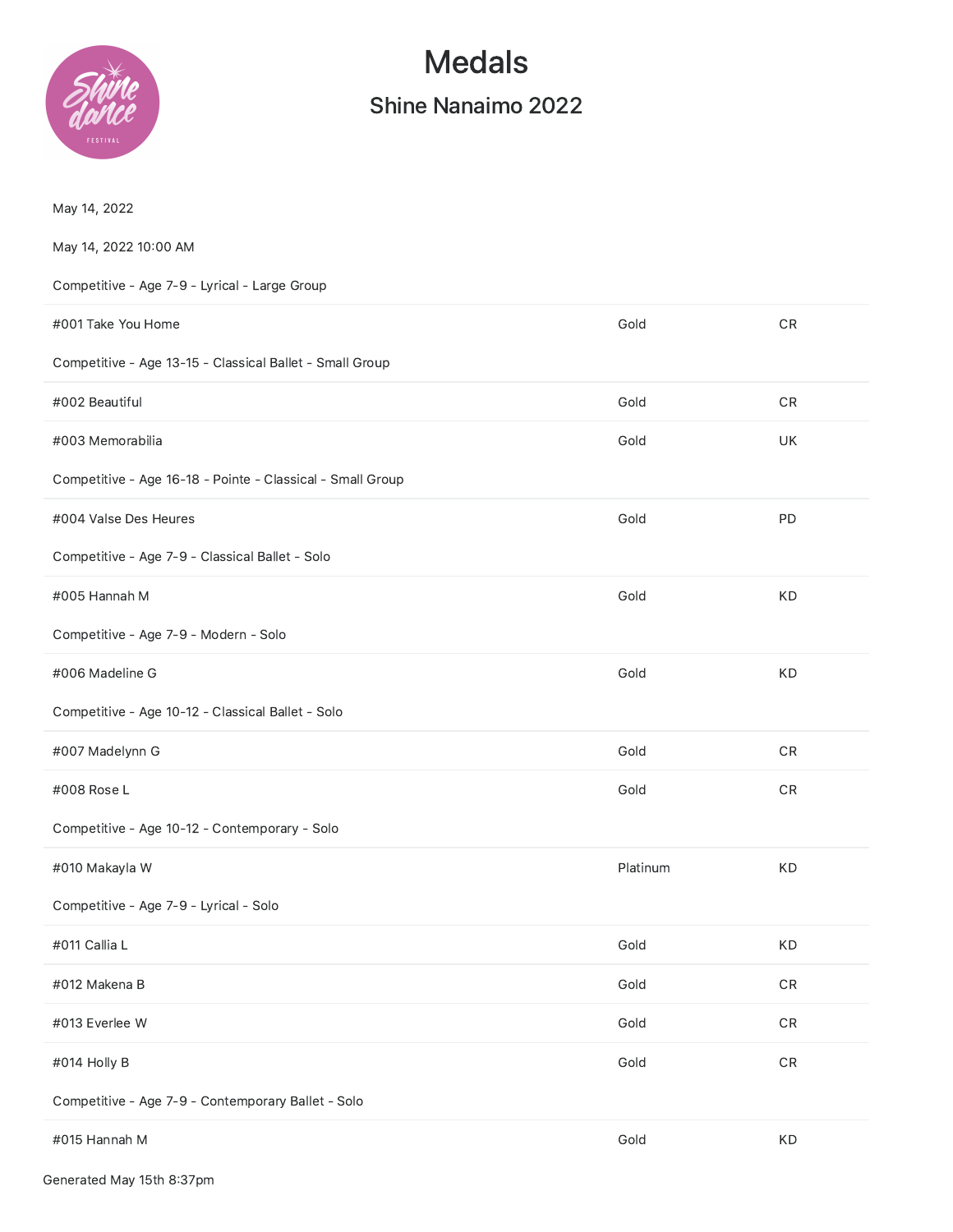## Competitive - Age 10-12 - Lyrical - Solo

| #016 Eliza H                                                  | Gold     | ${\sf CR}$    |
|---------------------------------------------------------------|----------|---------------|
| #017 Rose L                                                   | Gold     | ${\sf CR}$    |
| Competitive - Age 16-18 - Pointe - Contemporary - Small Group |          |               |
| #019 Tango Roxanne                                            | Silver   | PD            |
| Competitive - Age 13-15 - Lyrical - Small Group               |          |               |
| #020 Rescue You                                               | Gold     | VS            |
| #021 Never Ending                                             | Silver   | UK            |
| #022 Grow Together                                            | Gold     | ID            |
| #023 Happier                                                  | Gold     | $\sf ID$      |
| #024 Salvation                                                | Gold     | $\mathsf{CR}$ |
| #025 If you love her                                          | Gold     | <b>WD</b>     |
| Elite - Age 13-15 - Lyrical - Large Group                     |          |               |
| #026 Falling                                                  | Gold     | ${\sf CR}$    |
| Competitive - Age 13-15 - Contemporary - Small Group          |          |               |
| #027 Dawn Chorus                                              | Gold     | VS            |
| #028 Recovery                                                 | Gold     | UK            |
| Elite - Age 13-15 - Contemporary - Large Group                |          |               |
| #029 Birds                                                    | Platinum | PR            |
| May 14, 2022 12:40 PM                                         |          |               |
| Novice - Age 7-9 - Jazz - Small Group - Dance Ahead           |          |               |
| #030 Got To Glve                                              | Gold     | KD            |
| Elite - Age 13-15 - Jazz - Small Group - Dance Ahead          |          |               |
| #031 Let's Go                                                 | Gold     | ${\sf CR}$    |
| #032 Mala                                                     | Gold     | KD            |
| #033 911                                                      | Gold     | KD            |
|                                                               |          |               |
| Competitive - Age 7-9 - Jazz - Large Group                    |          |               |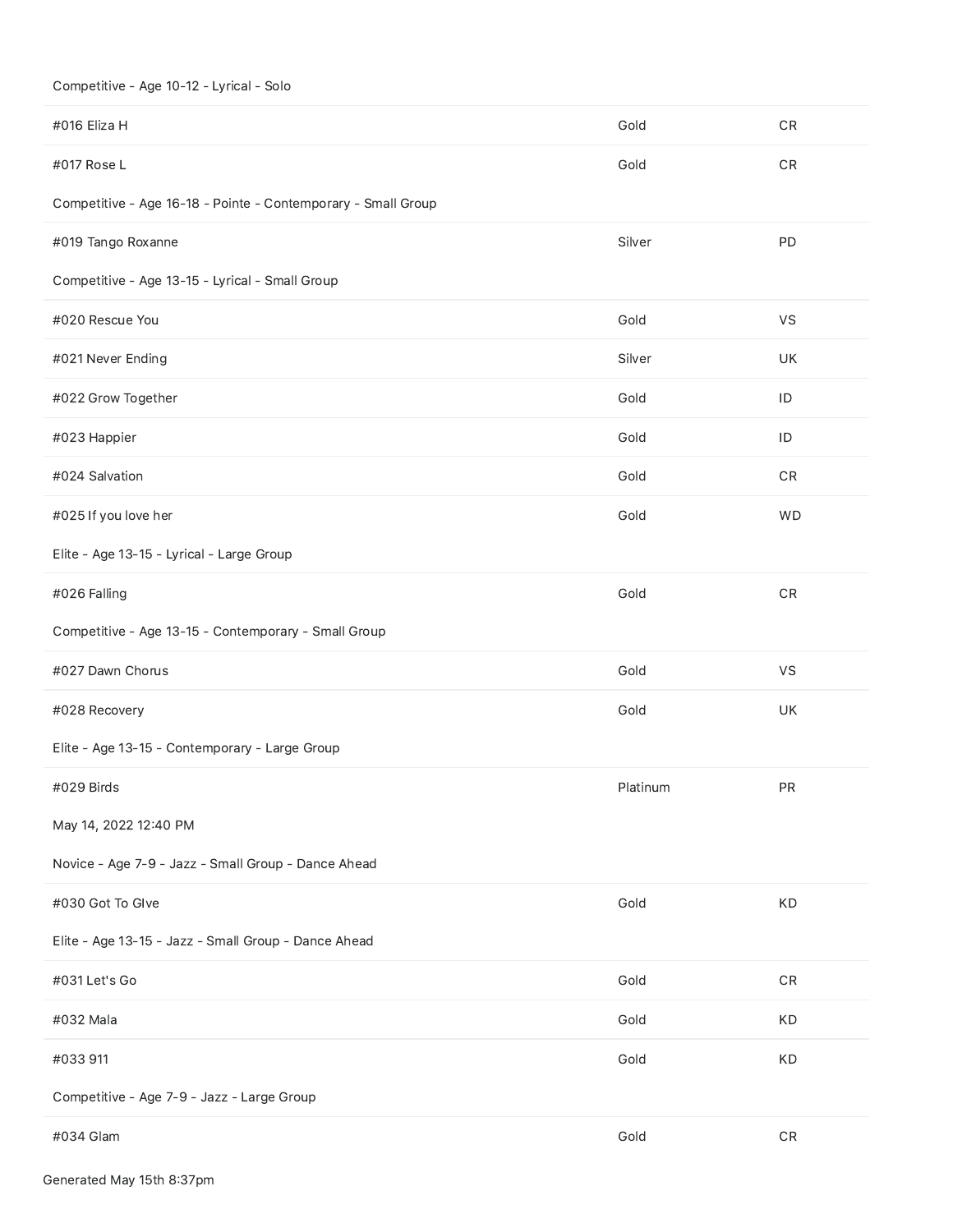# Competitive - Age 7-9 - Jazz - Small Group

| #035 B00M!                                | Gold   | <b>KD</b>     |
|-------------------------------------------|--------|---------------|
| Elite - Age 16-18 - Jazz - Small Group    |        |               |
| #036 Boys                                 | Gold   | $\mathsf{CR}$ |
| Competitive - Age 10-12 - Variety - Solo  |        |               |
| #037 Erika V                              | Gold   | ${\sf CR}$    |
| #038 Raegen C                             | Gold   | $\mathsf{CR}$ |
| Competitive - Age 7-9 - Variety - Solo    |        |               |
| #039 Coco C                               | Silver | UK            |
| Competitive - Age 7-9 - Tap - Large Group |        |               |
| #040 Throwback Love                       | Gold   | ${\sf CR}$    |
| Competitive - Age 13-15 - Street - Solo   |        |               |
| #041 Keeley D                             | Gold   | VD            |
| Competitive - Age 16-18 - Street - Solo   |        |               |
| #042 Sophie G                             | Gold   | VD            |
| Elite - Age 16-18 - Street - Solo         |        |               |
| #043 Ashley H                             | Gold   | $\mathsf{CR}$ |
| #044 Emma V                               | Gold   | ${\sf CR}$    |
| #045 Aysha A                              | Gold   | CR            |
| Competitive - Age 10-12 - Tap - Solo      |        |               |
| #046 Erika V                              | Gold   | ${\sf CR}$    |
| Competitive - Age 10-12 - Street - Solo   |        |               |
| #047 Raegen C                             | Silver | $\mathsf{CR}$ |
| #048 Jordana I                            | Gold   | $\mathsf{CR}$ |
| Elite - Age 13-15 - Jazz - Small Group    |        |               |
| #049 Work It                              | Gold   | $\mathsf{CR}$ |
| Competitive - Age 7-9 - Jazz - Solo       |        |               |
| #050 Harper P                             | Gold   | KD            |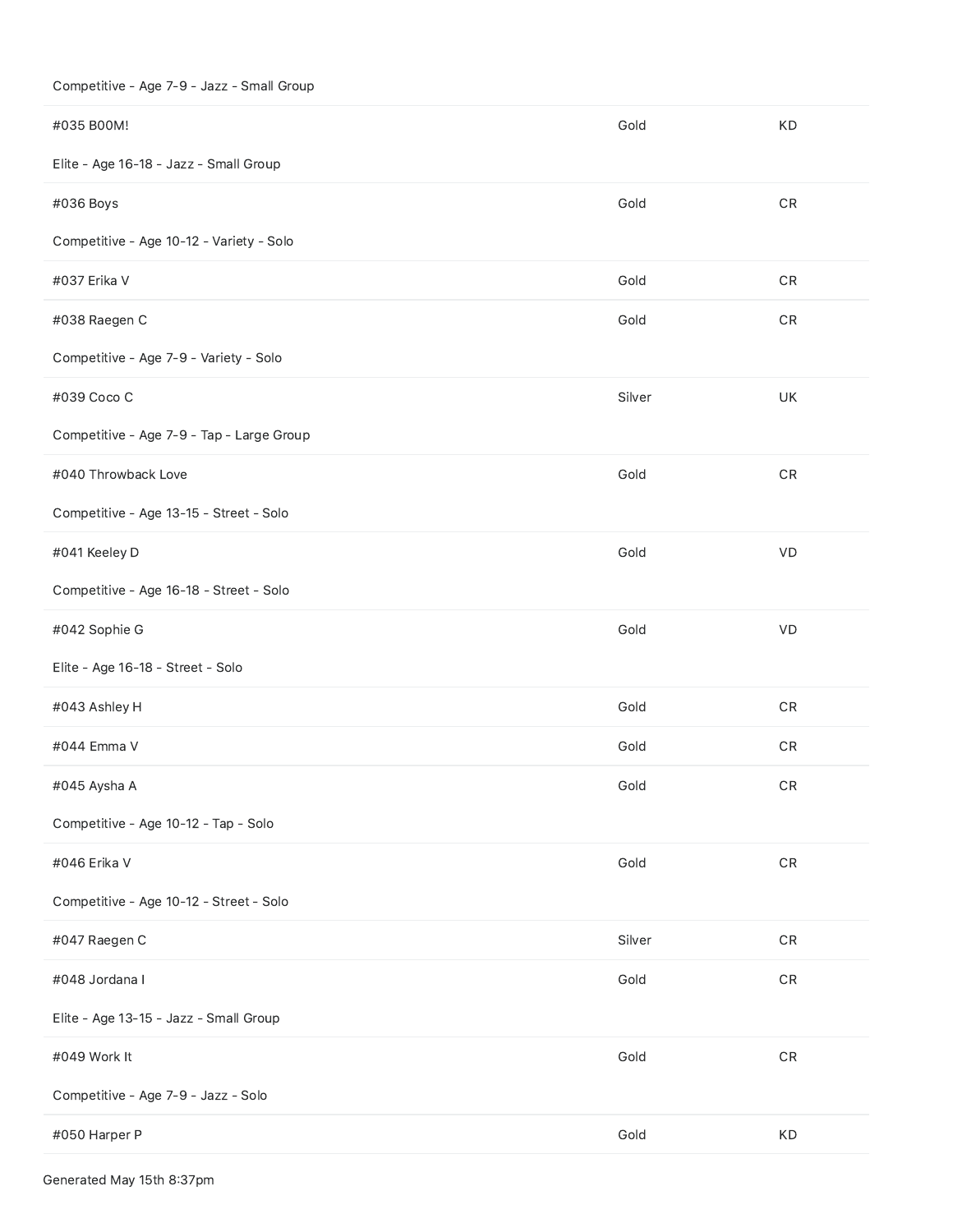| #051 Callia L                                                | Gold     | KD            |
|--------------------------------------------------------------|----------|---------------|
| #052 Stella L                                                | Silver   | ${\sf CR}$    |
| #053 Emerson B                                               | Gold     | ${\sf CR}$    |
| #054 Makena B                                                | Platinum | ${\sf CR}$    |
| Competitive - Age 10-12 - Jazz - Solo                        |          |               |
| #055 Molly R                                                 | Gold     | $\mathsf{CR}$ |
| #056 Laikyn L                                                | Gold     | ${\sf CR}$    |
| #057 Rose L                                                  | Gold     | ${\sf CR}$    |
| #058 Katarina F                                              | Gold     | ${\sf CR}$    |
| #059 Eliza H                                                 | Gold     | ${\sf CR}$    |
| Competitive - Age 13-15 - Street - Small Group - Dance Ahead |          |               |
| #060 Sour Candy                                              | Silver   | <b>WD</b>     |
| Competitive - Age 10-12 - Tap - Small Group                  |          |               |
| #061 King Of New York                                        | Silver   | $\mathsf{CR}$ |
| Competitive - Age 13-15 - Jazz - Solo                        |          |               |
| #062 Eleftheria B                                            | Gold     | $\sf ID$      |
| #063 Charlie C                                               | Silver   | VS            |
| #064 Fortune D                                               | Gold     | ${\sf CR}$    |
| #065 Madelaine O                                             | Silver   | ${\sf CR}$    |
| #066 Makenzie R                                              | Silver   | ${\sf CR}$    |
| #067 Siena B                                                 | Gold     | TD            |
| #068 Caytee Y                                                | Gold     | $\sf ID$      |
| #069 Erika G                                                 | Gold     | <b>WD</b>     |
| Competitive - Age 16-18 - Jazz - Solo                        |          |               |
| #070 Renee C                                                 | Gold     | PD            |
| #071 Sophie M                                                | Gold     | PD            |
| #072 Kalia H                                                 | Gold     | $\mathsf{ID}$ |
| #073 Paige N                                                 | Gold     | PD            |

Generated May 15th 8:37pm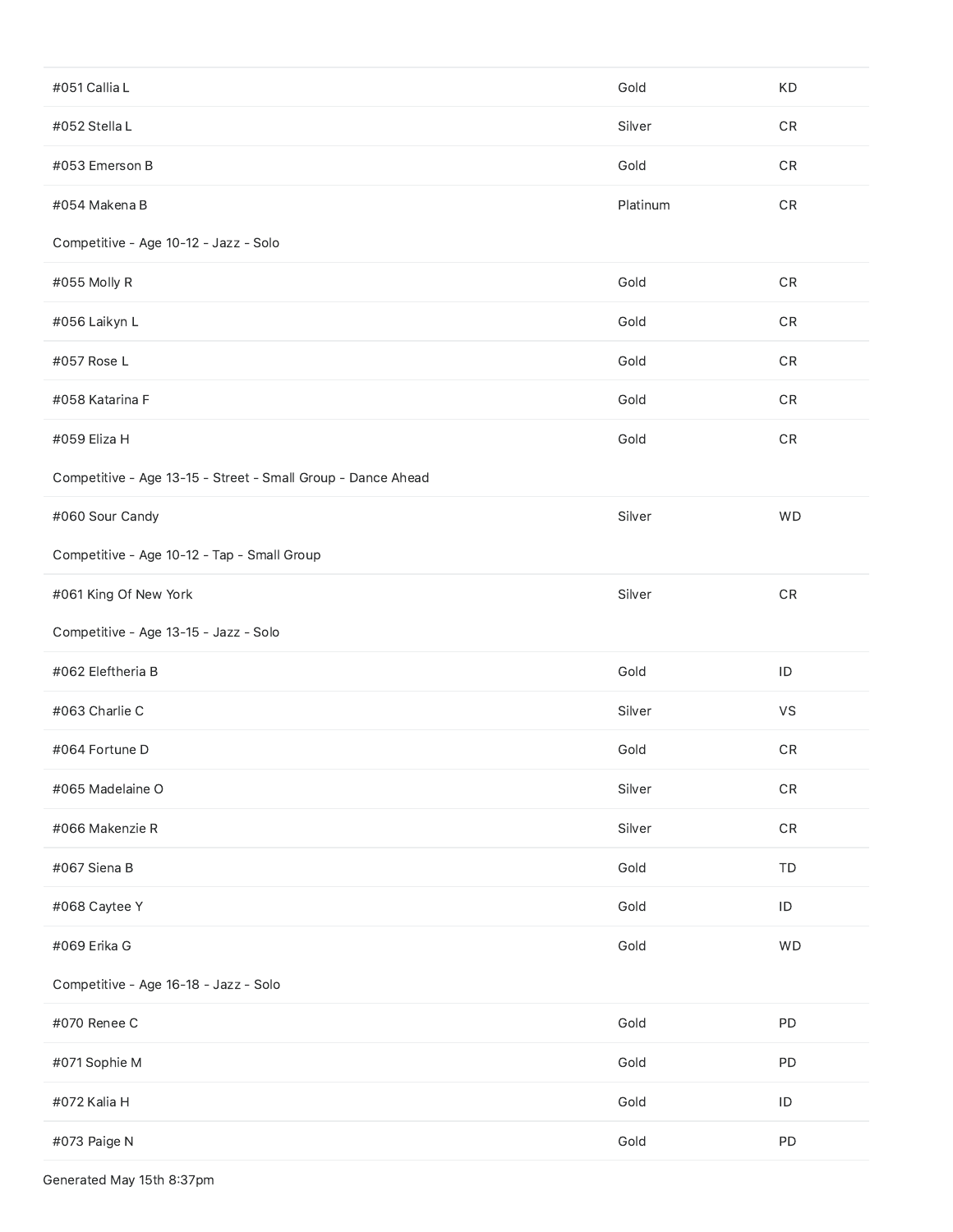| #074 Tiare N                                          | Gold     | PD            |
|-------------------------------------------------------|----------|---------------|
| Elite - Age 16-18 - Jazz - Solo                       |          |               |
| #075 Emma V                                           | Platinum | ${\sf CR}$    |
| #076 Ciera L                                          | Gold     | ${\sf PR}$    |
| #077 Alissa M                                         | Gold     | ${\sf PR}$    |
| #078 Aysha A                                          | Gold     | $\mathsf{CR}$ |
| #079 Mandi M                                          | Gold     | CR            |
| #080 Elizabeth B                                      | Gold     | KD            |
| Competitive - Age 10-12 - Street - Small Group        |          |               |
| #081 Ruckus                                           | Gold     | VD            |
| Competitive - Age 7-9 - Street - Large Group          |          |               |
| #082 So Sick                                          | Gold     | ${\sf CR}$    |
| Elite - Age 13-15 - Street - Small Group              |          |               |
| #083 Ethereal                                         | Gold     | ${\sf CR}$    |
| #084 Riot Squad                                       | Platinum | $\mathsf{CR}$ |
| Elite - Age 16-18 - Jazz - XLarge Group               |          |               |
| #085 Let's Have a Kiki                                | Platinum | ${\sf PR}$    |
| May 14, 2022 4:35 PM                                  |          |               |
| Elite - Age 13-15 - Emerging Choreographer - Solo     |          |               |
| #086 Avari D                                          | Gold     | KD            |
| Elite - Age 16-18 - Contemporary Ballet - Small Group |          |               |
| #087 Gogh                                             | Gold     | $\mathsf{CR}$ |
| Elite - Age 16-18 - Open - Solo                       |          |               |
| #088 Robyn L                                          | Platinum | ${\sf PR}$    |
| Elite - Age 16-18 - Pointe - Variation - Solo         |          |               |
| #089 Kaliyah S                                        | Gold     | KD            |
| Elite - Age 13-15 - Variation - Solo                  |          |               |
| #090 Allison L                                        | Gold     | KD            |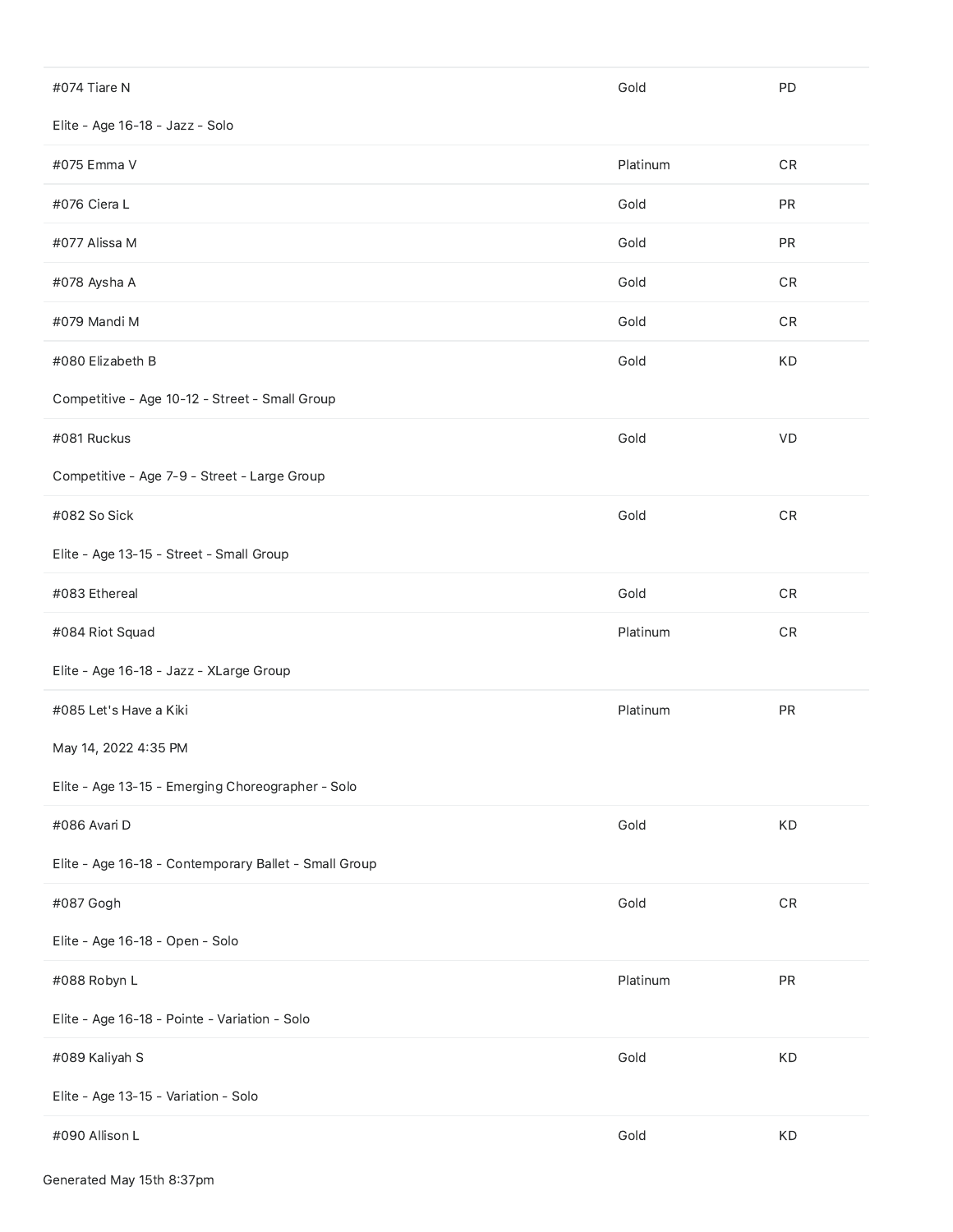#### Elite - Age 13-15 - Lyrical - Solo

| #091 Franny K                                    | Gold     | ${\sf CR}$    |
|--------------------------------------------------|----------|---------------|
| #092 Lola D                                      | Silver   | ${\sf CR}$    |
| #093 Jillian T                                   | Gold     | ${\sf PR}$    |
| #094 Liam B                                      | Platinum | $\mathsf{CR}$ |
| #095 Sria I                                      | Gold     | $\mathsf{CR}$ |
| #096 Emma I                                      | Silver   | $\mathsf{CR}$ |
| #097 Taylor R                                    | Gold     | $\mathsf{CR}$ |
| #098 Eberle C                                    | Gold     | $\mathsf{CR}$ |
| #099 Taylor C                                    | Gold     | ${\sf CR}$    |
| #100 Kaela Z                                     | Gold     | $\mathsf{CR}$ |
| #101 Amethyst B                                  | Gold     | PR            |
| #102 Alexis F                                    | Gold     | $\mathsf{CR}$ |
| Elite - Age 13-15 - Contemporary Ballet - Solo   |          |               |
| #103 Allison L                                   | Gold     | KD            |
| Elite - Age 16-18 - Pointe - Contemporary - Solo |          |               |
| #104 Elizabeth B                                 | Gold     | KD            |
| #105 Kaliyah S                                   | Gold     | KD            |
| Elite - Age 13-15 - Lyrical - Duet/Trio          |          |               |
| #106 Little Do You Know                          | Gold     | $\mathsf{CR}$ |
| Elite - Age 16-18 - Lyrical - Solo               |          |               |
| #107 Emma V                                      | Platinum | $\mathsf{CR}$ |
| #108 Declyn H                                    | Gold     | $\mathsf{CR}$ |
| #109 Aysha A                                     | Gold     | $\mathsf{CR}$ |
| #110 Ashley H                                    | Gold     | $\mathsf{CR}$ |
| #111 Elizabeth B                                 | Gold     | KD            |
| #112 Mandi M                                     | Gold     | $\mathsf{CR}$ |
| #113 Anna D                                      | Gold     | <b>WD</b>     |

Generated May 15th 8:37pm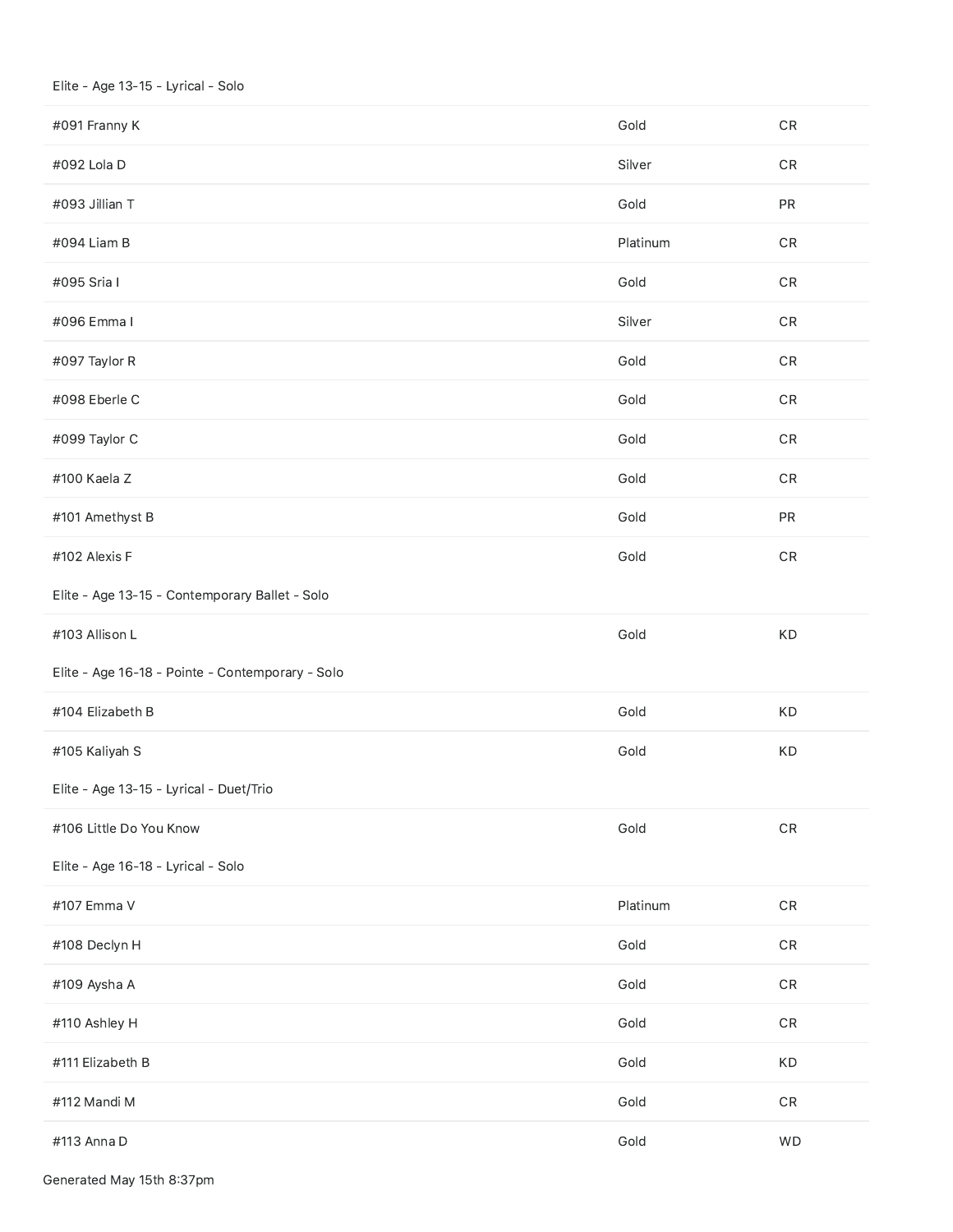#### Elite - Age 13-15 - Modern - Solo

| #114 Allison L                                         | Gold | <b>KD</b>     |
|--------------------------------------------------------|------|---------------|
| #115 Gabby F                                           | Gold | PR            |
| Elite - Age 13-15 - Variety - Duet/Trio                |      |               |
| #116 The Spartans                                      | Gold | ${\sf CR}$    |
| Elite - Age 16-18 - Variety - Duet/Trio                |      |               |
| #117 Stud and a Babe                                   | Gold | PR            |
| Elite - Age 16-18 - Lyrical - Duet/Trio                |      |               |
| #118 So Will I                                         | Gold | KD            |
| #119 Run                                               | Gold | $\mathsf{CR}$ |
| Elite - Age 13-15 - Street - Duet/Trio                 |      |               |
| #120 Lemonade                                          | Gold | ${\sf CR}$    |
| #121 We In It                                          | Gold | ${\sf CR}$    |
| Elite - Age 13-15 - Contemporary - Solo                |      |               |
| #122 Cassidy W                                         | Gold | KD            |
| #123 Amethyst B                                        | Gold | PR            |
| #124 India Q                                           | Gold | KD            |
| #125 Grace C                                           | Gold | PR            |
| #126 Allison L                                         | Gold | <b>KD</b>     |
| Elite - Age 13-15 - Lyrical - Small Group              |      |               |
| #127 Feel OK                                           | Gold | ${\sf CR}$    |
| #128 Exile                                             | Gold | KD            |
| May 14, 2022 7:50 PM                                   |      |               |
| Competitive - Age 13-15 - Contemporary - Large Group   |      |               |
| #129 You Will Be Found                                 | Gold | TD            |
| Competitive - Age 16-18 - Contemporary - Large Group   |      |               |
| #130 Streets Have No Name                              | Gold | PD            |
| Competitive - Age 13-15 - Pointe - Contemporary - Solo |      |               |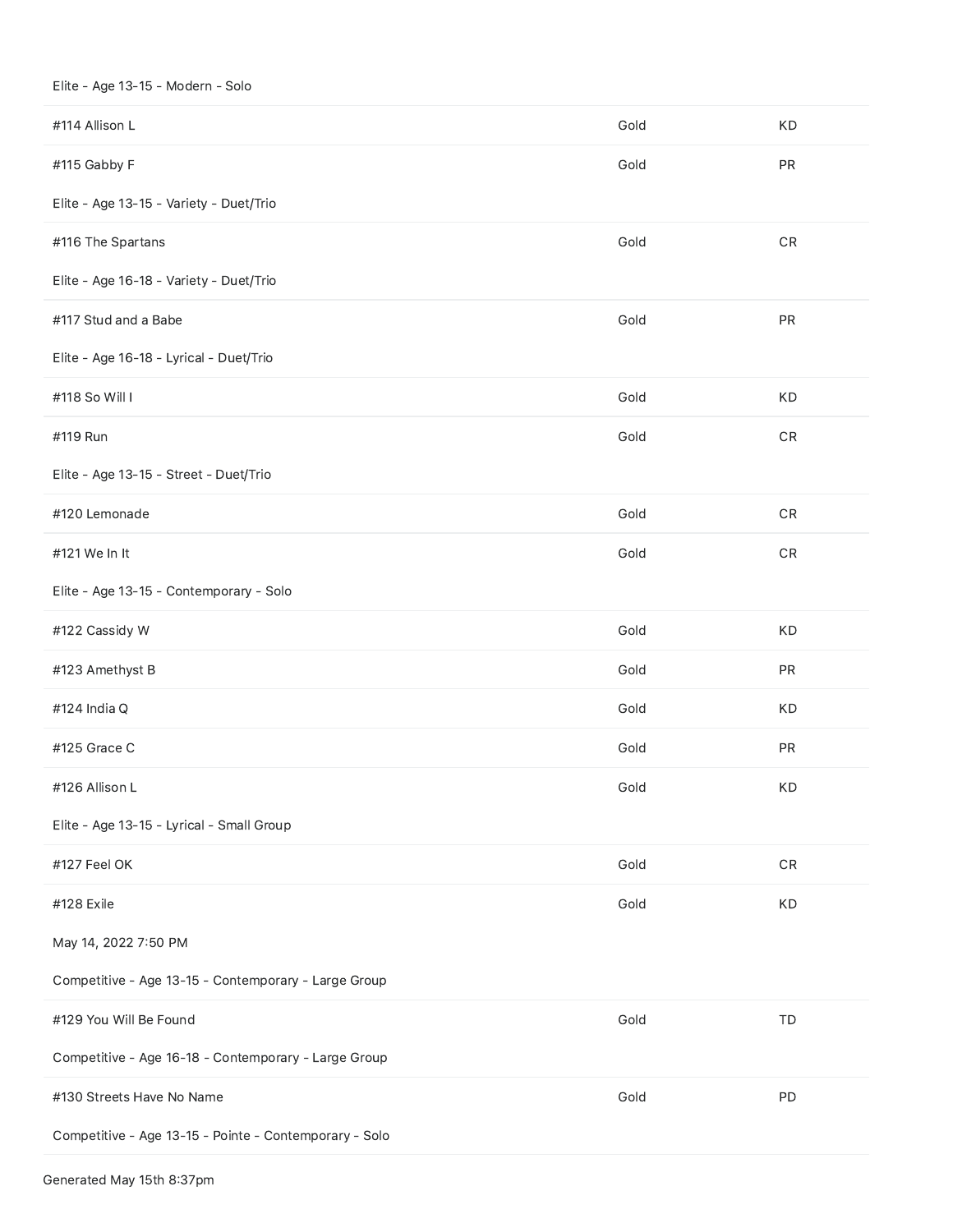| #131 Skylar D                                      | Silver   | VS            |
|----------------------------------------------------|----------|---------------|
| Competitive - Age 13-15 - Acro - Solo              |          |               |
| #132 Viktoria D                                    | Gold     | ID            |
| Competitive - Age 13-15 - Lyrical - Solo           |          |               |
| #133 Grace L                                       | Gold     | <b>WD</b>     |
| #134 Irene Z                                       | Gold     | $\sf ID$      |
| #135 Colbie C                                      | Platinum | ID            |
| #136 Reese S                                       | Gold     | TD            |
| #137 Jenna M                                       | Silver   | VS            |
| #138 Grace L                                       | Gold     | UK            |
| #139 Macey M                                       | Silver   | TD            |
| Competitive - Age 16-18 - Lyrical - Solo           |          |               |
| #140 Alexis D                                      | Gold     | VS            |
| Competitive - Age 13-15 - Lyrical - Duet/Trio      |          |               |
| #141 Carry You                                     | Silver   | PD            |
| #142 Crazier Things                                | Gold     | WD            |
| #143 Regardless                                    | Gold     | PD            |
| #144 What are you gonna tell her?                  | Gold     | TD            |
| #145 Madison and Caytee                            | Gold     | ID            |
| Competitive - Age 13-15 - Contemporary - Duet/Trio |          |               |
| #146 Footprints of Change                          | Gold     | VS            |
| #147 Look After You                                | Gold     | UK            |
| #148 Yuki and Ellie                                | Gold     | $\mathsf{ID}$ |
| #149 Into the Shadows                              | Gold     | TD            |
| #150 Everybody Dies                                | Silver   | <b>VS</b>     |
| Competitive - Age 16-18 - Contemporary - Duet/Trio |          |               |
| #151 Heaven I Know                                 | Platinum | PD            |
| Competitive - Age 16-18 - Contemporary - Solo      |          |               |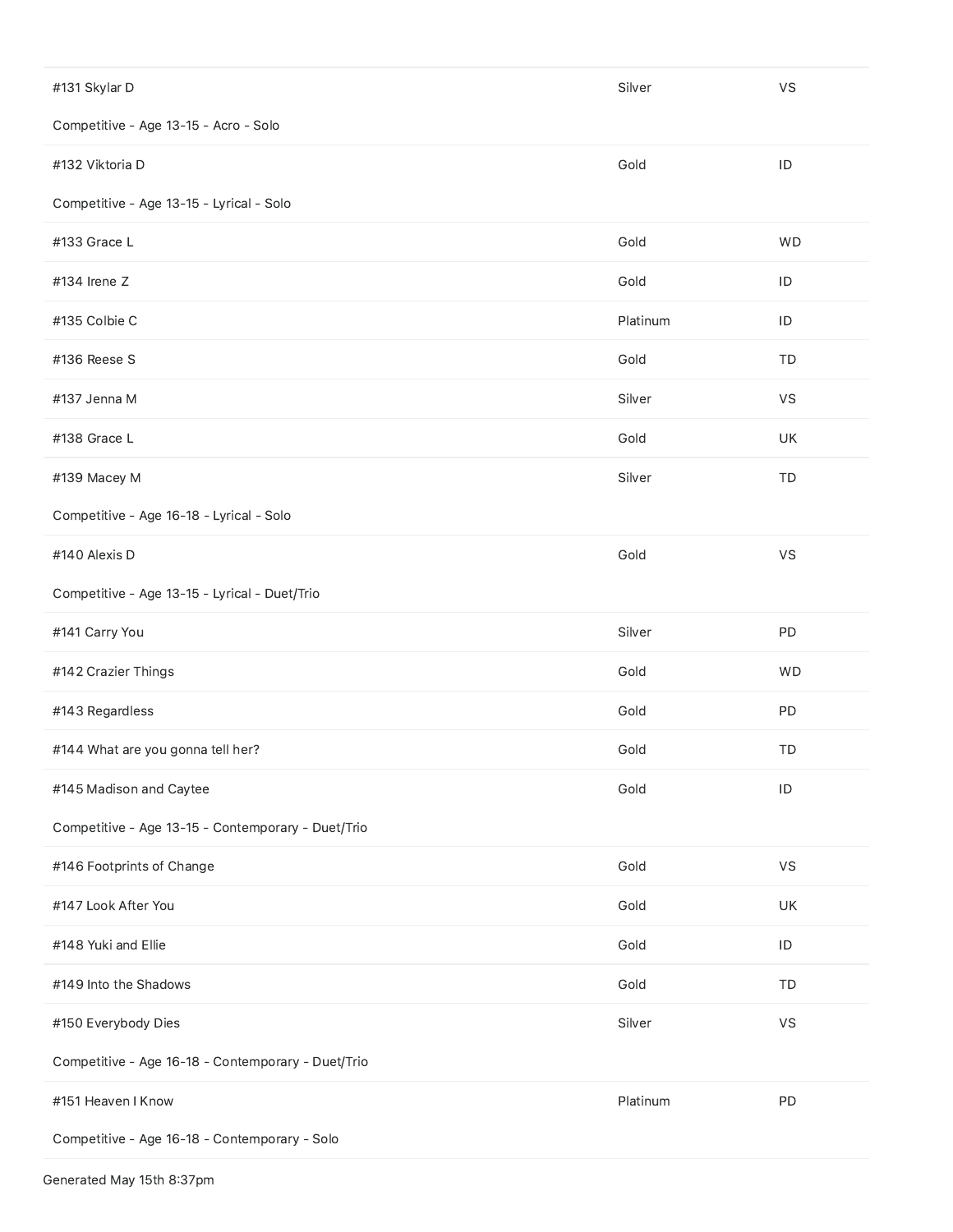| #152 Sabella M                                           | Gold | PD        |
|----------------------------------------------------------|------|-----------|
| #153 Amelie C                                            | Gold | PD        |
| Competitive - Age 13-15 - Contemporary Ballet - Solo     |      |           |
| #154 Seraphine S                                         | Gold | KD        |
| Competitive - Age 13-15 - Contemporary - Solo            |      |           |
| #155 Eva V                                               | Gold | UK        |
| #156 Charlotte S                                         | Gold | TD        |
| #157 Natasha K                                           | Gold | VS        |
| #159 Rachel D                                            | Gold | TD        |
| #161 Zariah D                                            | Gold | VS        |
| #162 Skylar D                                            | Gold | <b>VS</b> |
| #163 Yuki B                                              | Gold | ID        |
| May 15, 2022                                             |      |           |
| May 15, 2022 9:00 AM                                     |      |           |
|                                                          |      |           |
| Rising Star - 6 & Under - Character Ballet - Large Group |      |           |
| #164 Peter Rabbit and Friends                            | Gold | KD        |
| Rising Star - Age 7-9 - Classical Ballet - Solo          |      |           |
| #165 Rebecca M                                           | Gold | KD        |
| #166 Leanna J                                            | Gold | KD        |
| Rising Star - Age 7-9 - Character Ballet - Solo          |      |           |
| #167 Emma E                                              | Gold | KD        |
| #168 Kate M                                              | Gold | KD        |
| #169 Charlotte B                                         | Gold | KD        |
| Rising Star - Age 7-9 - Classical Ballet - Small Group   |      |           |
| #170 Into the Unknown                                    | Gold | KD        |
| Rising Star - Age 7-9 - Open - Small Group               |      |           |
| #171 Gift of a Friend                                    | Gold | KD        |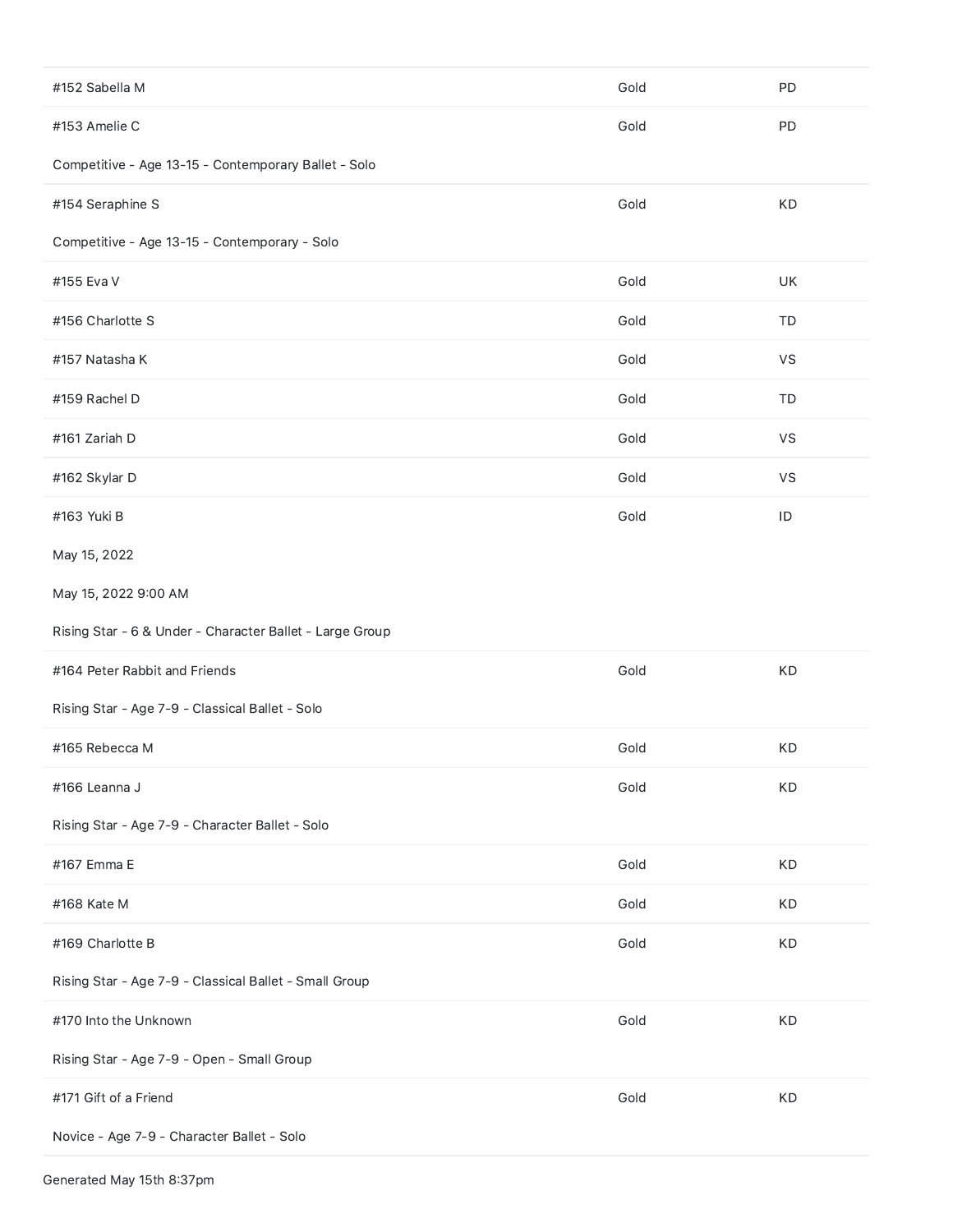| #172 Finley R                                          | Gold   | KD        |
|--------------------------------------------------------|--------|-----------|
| #173 Anna D                                            | Gold   | KD        |
| Novice - Age 7-9 - Classical Ballet - Solo             |        |           |
| #174 Naomi N                                           | Gold   | KD        |
| #175 Chyles W                                          | Gold   | KD        |
| Novice - Age 7-9 - Classical Ballet - Duet/Trio        |        |           |
| #176 Count on Me                                       | Gold   | KD        |
| Novice - Age 7-9 - Character Ballet - Duet/Trio        |        |           |
| #177 Reflection                                        | Gold   | KD        |
| Rising Star - 6 & Under - Character Ballet - Duet/Trio |        |           |
| #178 So Long                                           | Gold   | KD        |
| Novice - Age 10-12 - Classical Ballet - Duet/Trio      |        |           |
| #179 Cimarron                                          | Silver | PD        |
| Novice - Age 10-12 - Modern - Duet/Trio                |        |           |
|                                                        |        |           |
| #180 Lean On Me                                        | Silver | UK        |
| Novice - Age 10-12 - Contemporary - Duet/Trio          |        |           |
| #181 Finish Line                                       | Gold   | PD        |
| #182 Soilder                                           | Gold   | UK        |
| #183 Annika and Michelle                               | Silver | <b>WD</b> |
| Novice - Age 10-12 - Lyrical - Duet/Trio               |        |           |
| #184 Rainbow                                           | Gold   | PD        |
| #185 Keeps Me Safe                                     | Silver | PD        |
| Novice - Age 10-12 - Tap - Duet/Trio                   |        |           |
| #186 Secret Safe                                       | Gold   | PD        |
| Novice - Age 7-9 - Variety - Duet/Trio                 |        |           |
| #187 Maybe                                             | Gold   | KD        |
| Novice - Age 10-12 - Triple Threat - Duet/Trio         |        |           |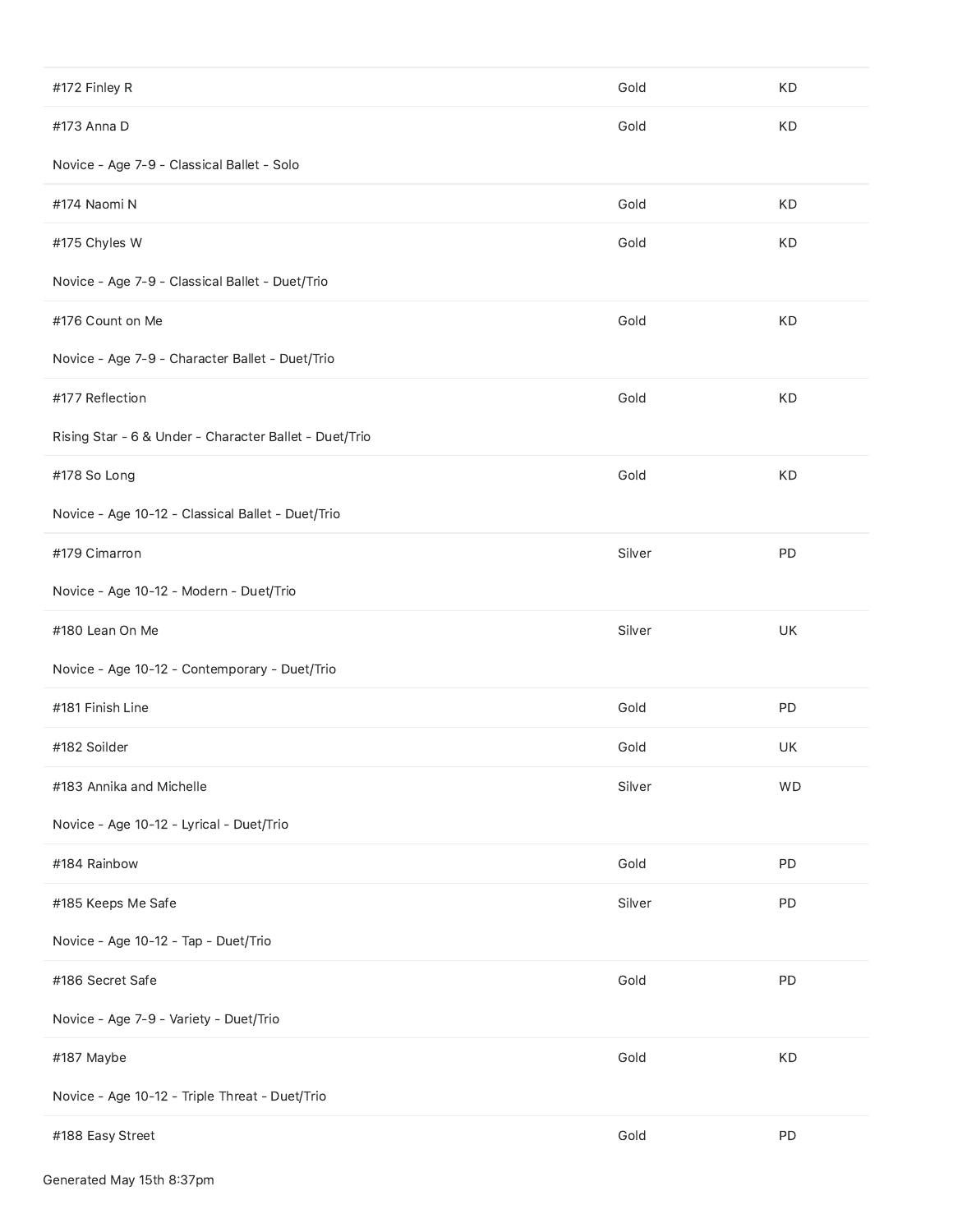#### Novice - Age 13-15 - Variety - Duet/Trio

| #189 History of Rap                                 | Gold   | ID         |
|-----------------------------------------------------|--------|------------|
| Novice - Age 13-15 - Jazz - Duet/Trio               |        |            |
| #190 Watch Me Work                                  | Silver | PD         |
| Novice - Age 13-15 - Contemporary - Duet/Trio       |        |            |
| #191 Leave a Light on                               | Gold   | GD         |
| Rising Star - 6 & Under - Variety - Solo            |        |            |
| #192 Everly P                                       | Gold   | KD         |
| Novice - 6 & Under - Character Ballet - Solo        |        |            |
| #193 Esme C                                         | Gold   | KD         |
| Novice - Age 7-9 - Variety - Solo                   |        |            |
| #194 Lauren L                                       | Gold   | KD         |
| Novice - Age 7-9 - Lyrical - Solo                   |        |            |
| #195 Chyles W                                       | Gold   | KD         |
| #196 Mila L                                         | Gold   | KD         |
| Novice - Age 7-9 - Folkloric - Large Group          |        |            |
| #197 Midsummer Maypole                              | Gold   | KD         |
| May 15, 2022 11:45 AM                               |        |            |
| Novice - Age 7-9 - Character Ballet - Large Group   |        |            |
| #198 Aladdin                                        | Gold   | KD         |
| Novice - Age 7-9 - Tap - Small Group                |        |            |
| #199 Conga                                          | Gold   | ${\sf CR}$ |
| Novice - Age 10-12 - Classical Ballet - Small Group |        |            |
| #200 Allegro Espagnole                              | Gold   | KD         |
| Novice - Age 7-9 - Classical Ballet - Large Group   |        |            |
| #201 Variation                                      | Gold   | KD         |
| Novice - Age 7-9 - Modern - Small Group             |        |            |
| #202 Ashiko                                         | Gold   | KD         |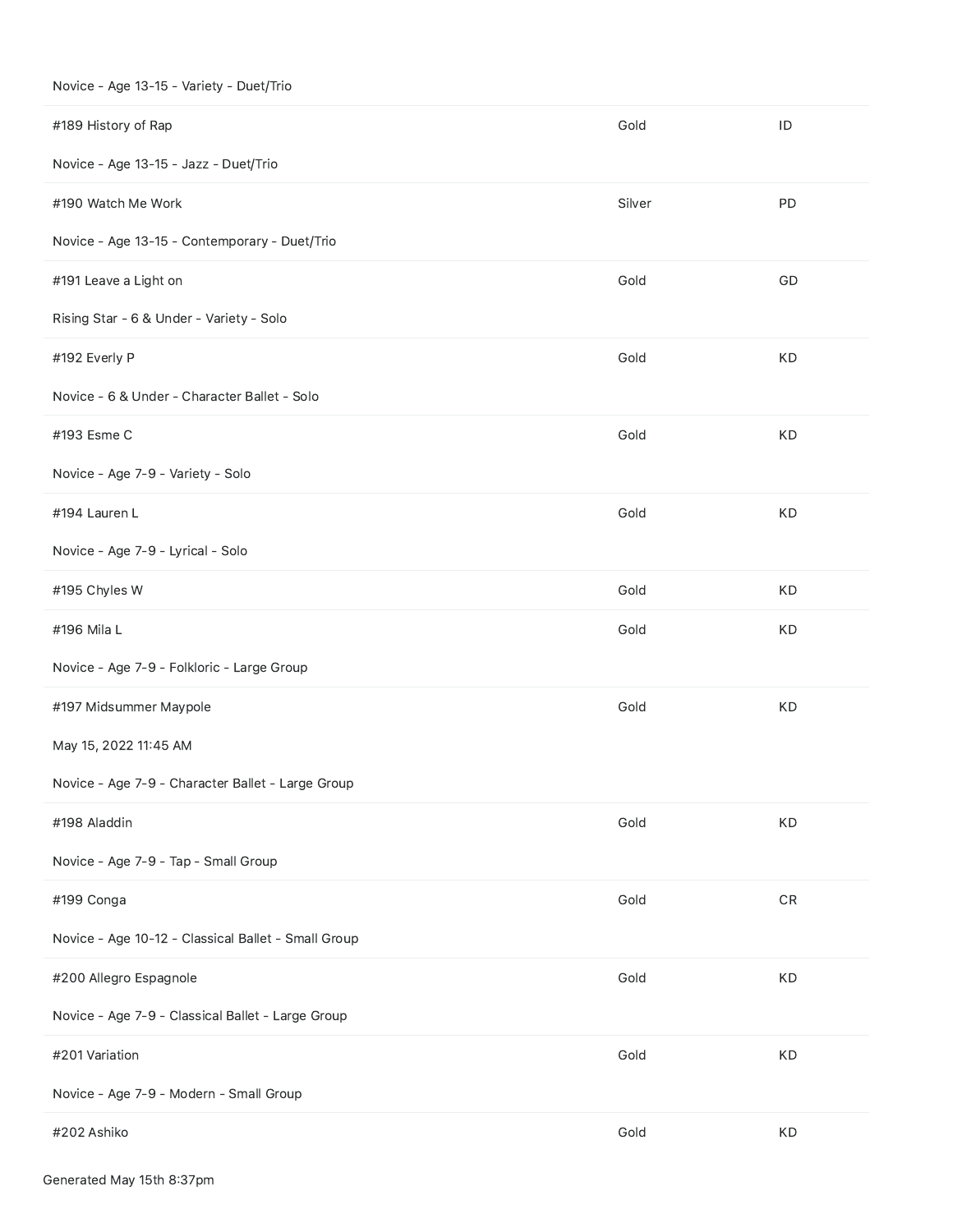|  |  | Novice - Age 10-12 - Variation - Solo |
|--|--|---------------------------------------|
|--|--|---------------------------------------|

| #203 London H                                   | Gold   | GD         |
|-------------------------------------------------|--------|------------|
| Novice - Age 13-15 - Variation - Solo           |        |            |
| #204 Elizabeth C                                | Silver | GD         |
| Novice - Age 13-15 - Pointe - Variation - Solo  |        |            |
| #205 Alex T                                     | Silver | GD         |
| Novice - Age 10-12 - Contemporary - Small Group |        |            |
| #206 Down                                       | Gold   | UK         |
| #207 Sign of the Times                          | Gold   | <b>WD</b>  |
| Novice - Age 7-9 - Contemporary - Small Group   |        |            |
| #208 Heaven I Know                              | Gold   | KD         |
| Novice - Age 7-9 - Open - Small Group           |        |            |
| #209 You Say                                    | Gold   | KD         |
| Novice - Age 10-12 - Lyrical - Solo             |        |            |
| #211 Lucia M                                    | Silver | VS         |
| #212 Aydeah M                                   | Silver | UK         |
| Novice - Age 7-9 - Jazz - Small Group           |        |            |
| #213 I Got My Eye On You                        | Gold   | ${\sf CR}$ |
| Novice - Age 13-15 - Contemporary - Solo        |        |            |
| #214 Elizabeth C                                | Silver | GD         |
| #215 Tulah B                                    | Gold   | GD         |
| #216 Autumn H                                   | Silver | WD         |
| #217 Hazel M                                    | Gold   | UK         |
| Novice - Age 10-12 - Contemporary - Solo        |        |            |
| #218 Marieke J                                  | Silver | UK         |
| #219 London H                                   | Silver | GD         |
| Novice - Age 7-9 - Variety - Large Group        |        |            |
| #220 True Love's Kiss                           | Gold   | KD         |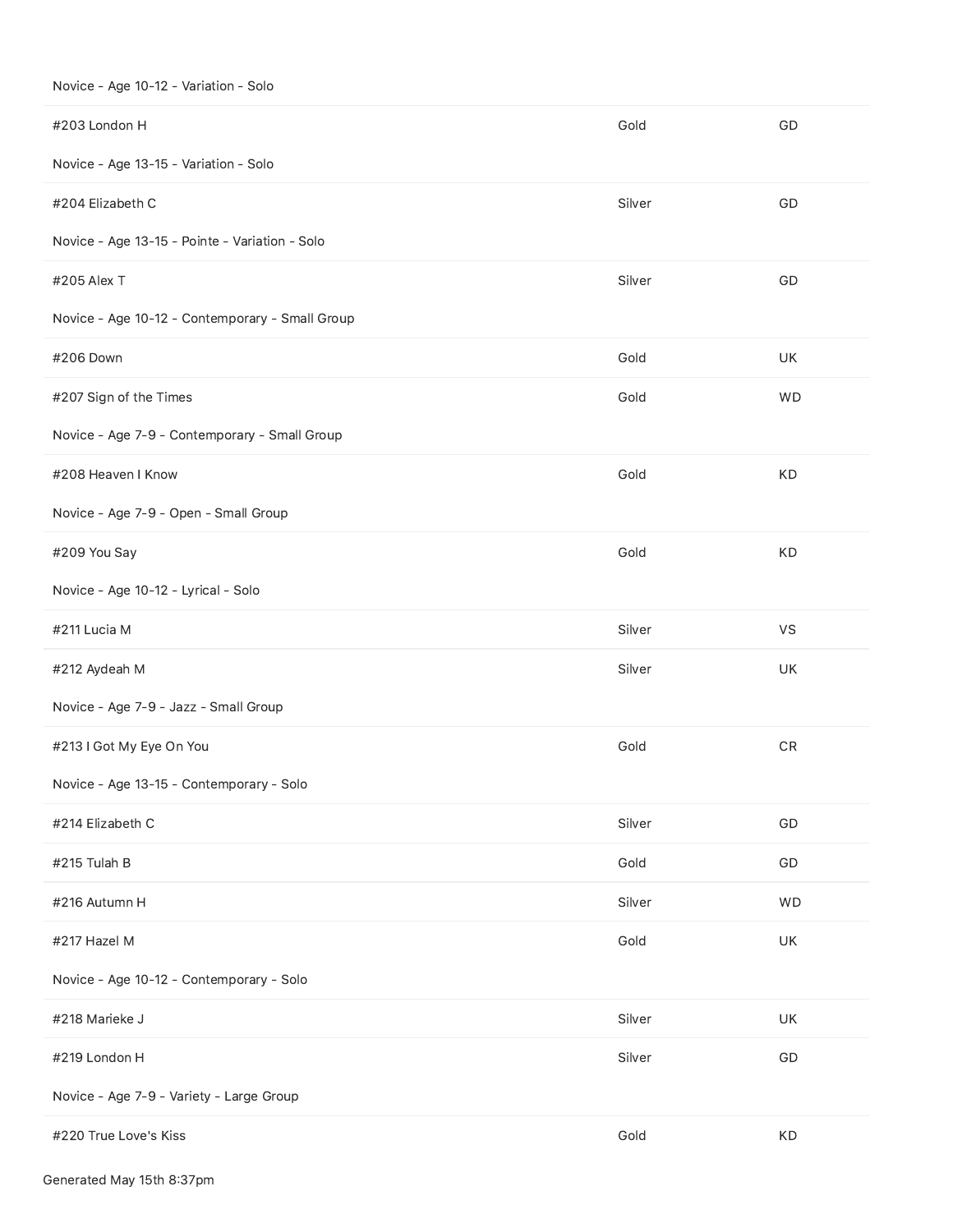#### Novice - Age 13-15 - Tap - Small Group

| #221 Sing                                       | Silver | <b>UK</b>     |
|-------------------------------------------------|--------|---------------|
| Novice - Age 10-12 - Lyrical - Small Group      |        |               |
| #222 Dream it Possible                          | Gold   | KD            |
| Novice - Age 13-15 - Jazz - Solo                |        |               |
| #223 Arianna J                                  | Gold   | GD            |
| Novice - Age 10-12 - Jazz - Solo                |        |               |
| #224 Monique B                                  | Gold   | <b>WD</b>     |
| #225 Lucia M                                    | Gold   | VS            |
| Novice - Age 13-15 - Variety - Small Group      |        |               |
| #226 Revolting Children                         | Silver | UK            |
| Novice - Age 10-12 - Variety - Solo             |        |               |
| #227 Edden P                                    | Gold   | KD            |
| Novice - Age 10-12 - Jazz - Large Group         |        |               |
| #228 Instruction                                | Gold   | ${\sf CR}$    |
| #229 Growing Up!                                | Gold   | KD            |
| Novice - Age 10-12 - Street - Small Group       |        |               |
| #230 Unstoppable                                | Gold   | ${\sf CR}$    |
| Novice - Age 13-15 - Jazz - Large Group         |        |               |
| #231 Americano                                  | Gold   | UK            |
| Novice - Age 7-9 - Street - Small Group         |        |               |
| #232 Whateva                                    | Gold   | ${\sf CR}$    |
| May 15, 2022 2:20 PM                            |        |               |
| Competitive - Age 7-9 - Variety - Large Group   |        |               |
| #233 New York, New York                         | Gold   | ${\sf CR}$    |
| Competitive - Age 13-15 - Variety - Large Group |        |               |
| #234 Welcome to Schmigadoon                     | Gold   | $\mathsf{ID}$ |
| Competitive - Age 13-15 - Open - Large Group    |        |               |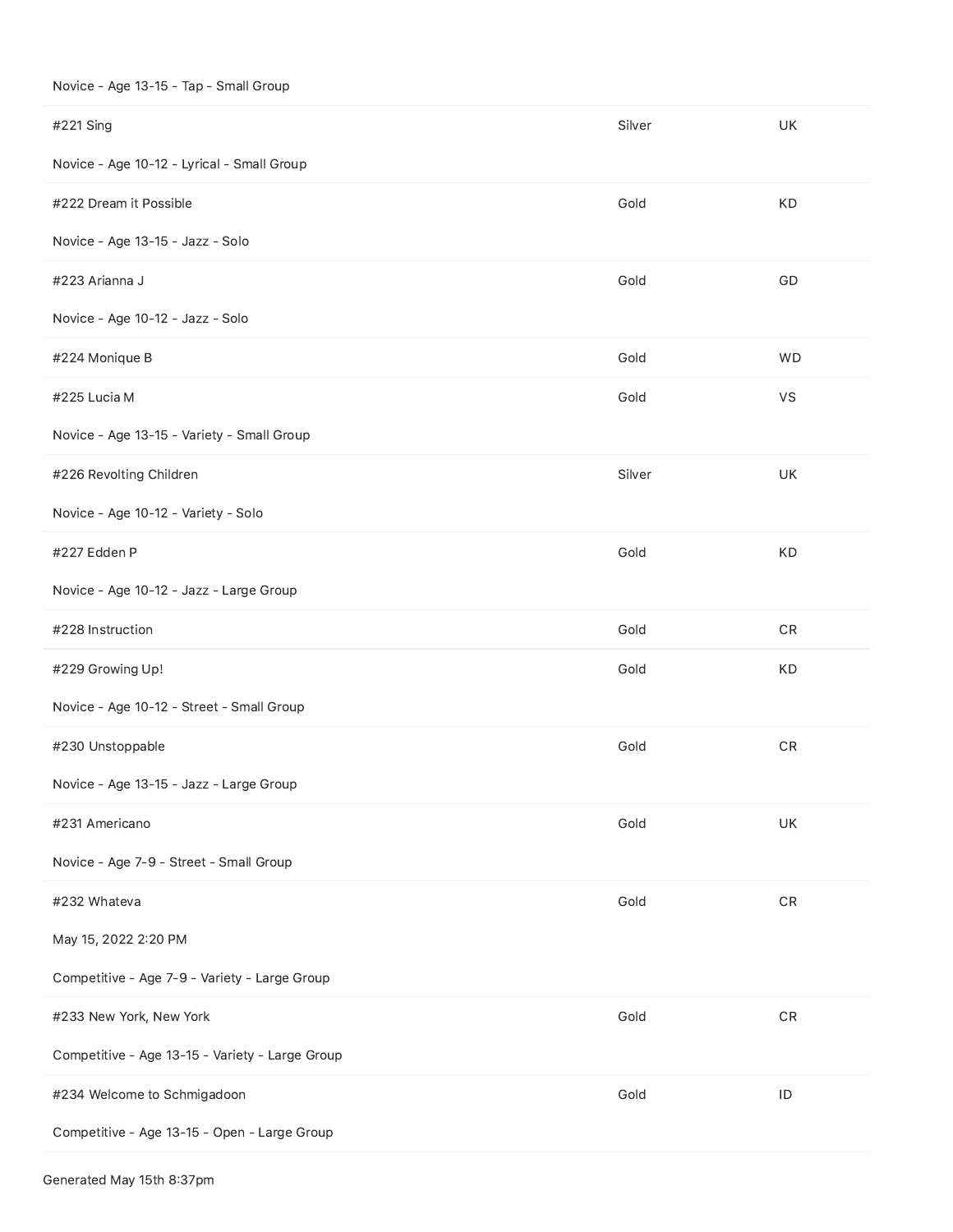| #235 Can Can                                        | Gold     | PD            |
|-----------------------------------------------------|----------|---------------|
| Elite - Age 13-15 - Variety - Small Group           |          |               |
| #236 Gimme Gimme                                    | Gold     | ${\sf CR}$    |
| Elite - Age 13-15 - Variety - Solo - Dance Ahead    |          |               |
| #237 Lana N                                         | Platinum | KD            |
| Elite - Age 16-18 - Tap - Solo                      |          |               |
| #238 Declyn H                                       | Gold     | ${\sf CR}$    |
| #239 Mikaela G                                      | Platinum | ${\sf CR}$    |
| Competitive - Age 13-15 - Tap - Solo                |          |               |
| #240 Hailey P                                       | Silver   | UK            |
| #241 Kathryn S                                      | Silver   | UK            |
| #243 Claire F                                       | Gold     | PD            |
| Competitive - Age 16-18 - Tap - Solo                |          |               |
| #244 Abigale G                                      | Gold     | PD            |
| #245 Morgan M                                       | Gold     | PD            |
|                                                     |          |               |
| #246 Tayler E                                       | Gold     | PD            |
| Competitive - Age 13-15 - Tap - Small Group         |          |               |
| #247 Fabulous                                       | Gold     | ${\sf CR}$    |
| Elite - Age 13-15 - Tap - Small Group - Dance Ahead |          |               |
| #248 Nuh Uh                                         | Platinum | $\mathsf{CR}$ |
| Competitive - Age 13-15 - Variety - Solo            |          |               |
| #249 Makayala O                                     | Gold     | $\sf ID$      |
| #250 Amy C                                          | Gold     | $\sf ID$      |
| #251 Abby Z                                         | Silver   | WD            |
| #252 Gabriela C                                     | Gold     | UK            |
| #253 Caytee Y                                       | Gold     | $\mathsf{ID}$ |
| Elite - Age 13-15 - Variety - Solo                  |          |               |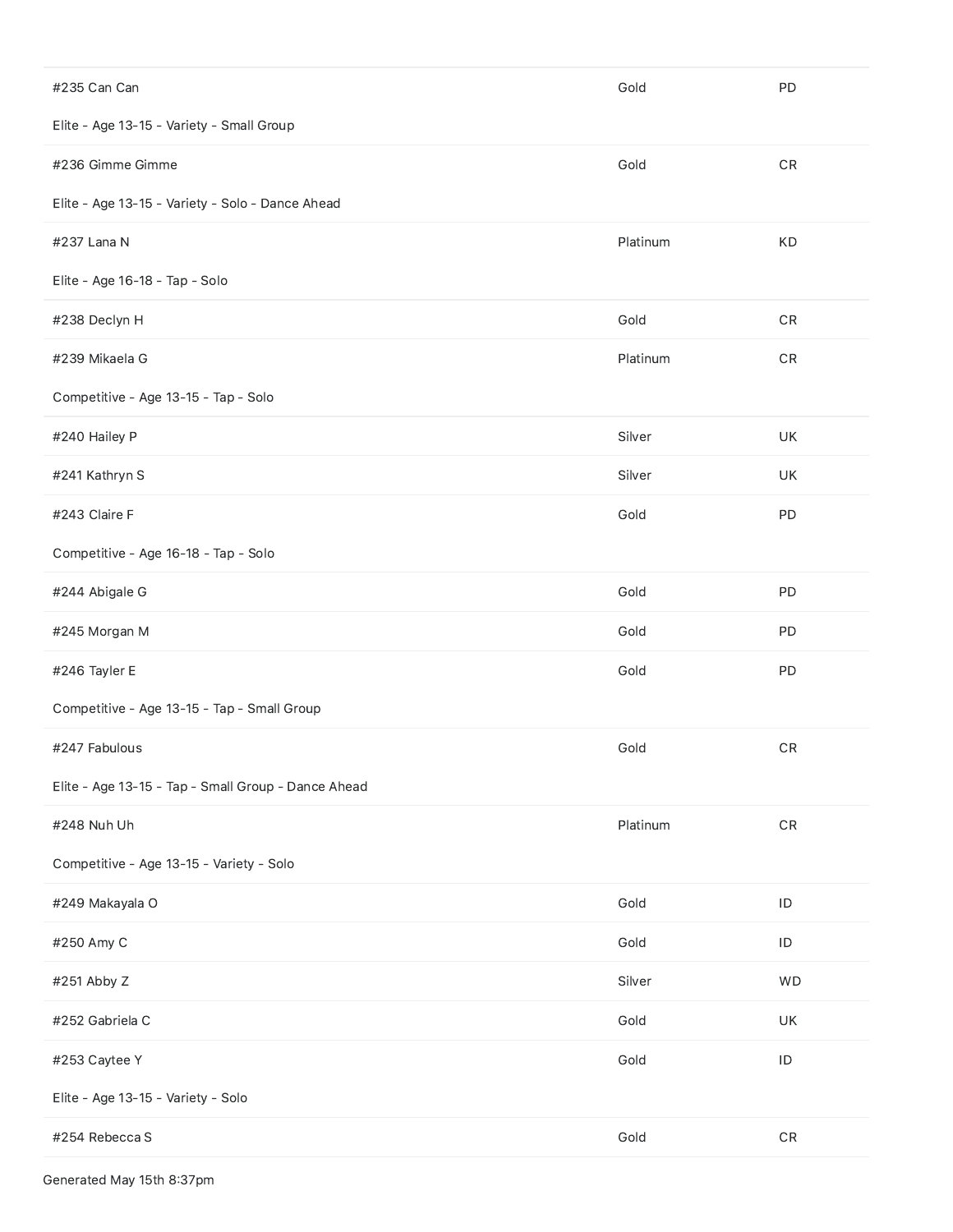| #255 Grace C                                    | Gold     | PR            |
|-------------------------------------------------|----------|---------------|
| #256 Neisha d                                   | Platinum | KD            |
| #257 Taylor R                                   | Platinum | ${\sf CR}$    |
| #258 Cassidy W                                  | Platinum | KD            |
| Elite - Age 13-15 - Tap - Small Group           |          |               |
| #259 Happy                                      | Gold     | ${\sf CR}$    |
| Elite - Age 13-15 - Tap - Solo                  |          |               |
| #260 Avari D                                    | Platinum | KD            |
| Elite - Age 13-15 - Jazz - Solo                 |          |               |
| #261 Lana N                                     | Platinum | KD            |
| #262 Taylor C                                   | Gold     | ${\sf CR}$    |
| #263 Shaylee W                                  | Gold     | ${\sf CR}$    |
| #264 Athena W                                   | Gold     | KD            |
| #265 Eberle C                                   | Gold     | ${\sf CR}$    |
| #266 Liam B                                     | Gold     | ${\sf CR}$    |
| #267 Amethyst B                                 | Gold     | PR            |
| #268 Ella R                                     | Gold     | $\mathsf{CR}$ |
| #269 Emma I                                     | Gold     | ${\sf CR}$    |
| #270 Alexis F                                   | Gold     | ${\sf CR}$    |
| #271 Avari D                                    | Gold     | KD            |
| #272 Allison L                                  | Gold     | KD            |
| Elite - Age 13-15 - Street - Solo               |          |               |
| #273 Shaylee W                                  | Gold     | ${\sf CR}$    |
| #274 Rebecca S                                  | Gold     | ${\sf CR}$    |
| #275 Lola D                                     | Gold     | ${\sf CR}$    |
| #276 Liam B                                     | Platinum | ${\sf CR}$    |
| Competitive - Age 13-15 - Variety - Small Group |          |               |
| #277 Money Money Money                          | Silver   | <b>WD</b>     |

Generated May 15th 8:37pm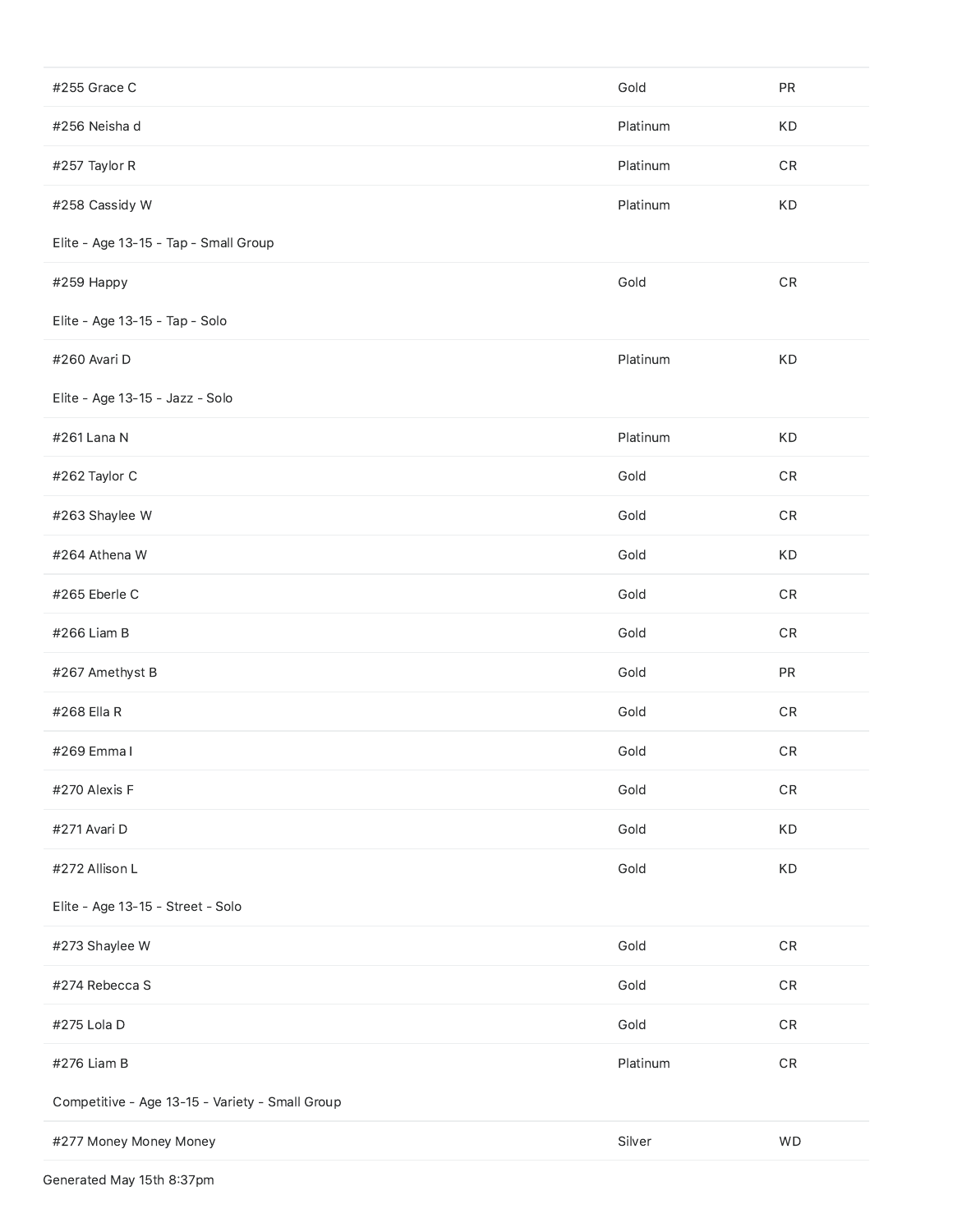| #278 Hold On Me                                      | Gold     | ${\sf CR}$    |
|------------------------------------------------------|----------|---------------|
| Elite - Age 13-15 - Variety - Production             |          |               |
| #279 The Wizard of Oz                                | Gold     | PR            |
| May 15, 2022 6:15 PM                                 |          |               |
| Elite - Age 13-15 - Street - XLarge Group            |          |               |
| #280 Megacrew                                        | Gold     | ${\sf CR}$    |
| Competitive - Age 10-12 - Jazz - Large Group         |          |               |
| #281 Cute                                            | Gold     | ${\sf CR}$    |
| Competitive - Age 13-15 - Jazz - Small Group         |          |               |
| #282 Gold                                            | Gold     | <b>WD</b>     |
| #283 Awoo                                            | Silver   | VS            |
| #284 Knocking                                        | Silver   | UK            |
| #285 Feeling Good                                    | Gold     | PD            |
| #286 Fabulous                                        | Gold     | ID            |
| #287 Bisou Bisou                                     | Gold     | ID            |
| #288 I'd Love To Change The World                    | Gold     | VS            |
| #289 The World We Made                               | Silver   | <b>WD</b>     |
| Competitive - Age 16-18 - Jazz - Small Group         |          |               |
| #290 Happy                                           | Gold     | PD            |
| Competitive - Age 10-12 - Jazz - Small Group         |          |               |
| #291 Turn It Up                                      | Gold     | ${\sf CR}$    |
| #292 Can't Hold Me Back                              | Gold     | ${\sf CR}$    |
| Competitive - Age 16-18 - Street - Large Group       |          |               |
| #293 Legacy                                          | Platinum | VD            |
| Competitive - Age 13-15 - Variety - Duet/Trio        |          |               |
| #295 Colbie and Ellie                                | Platinum | ID            |
| Elite - Age 13-15 - Jazz - Large Group - Dance Ahead |          |               |
| #310 Defence                                         | Gold     | $\mathsf{CR}$ |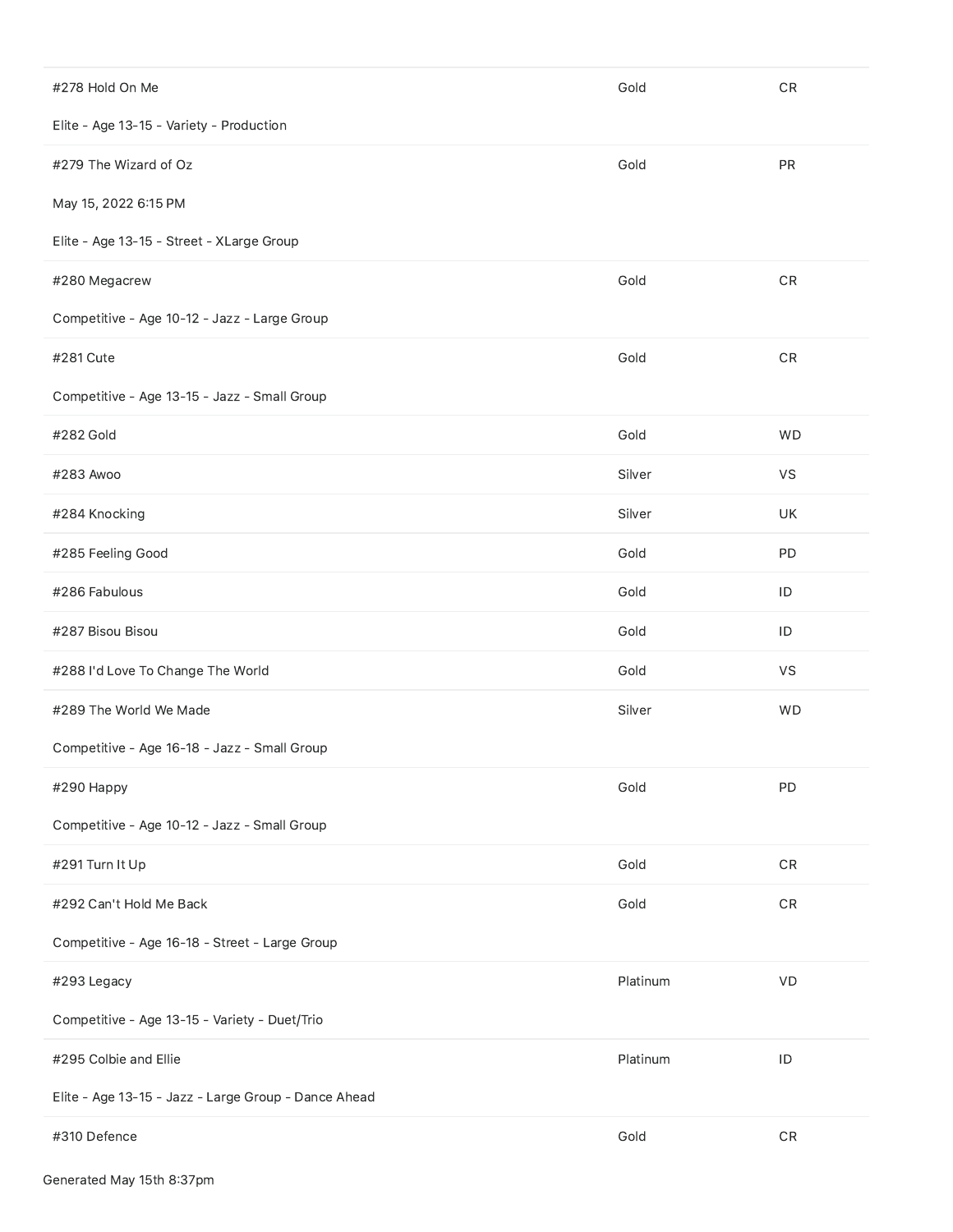# Competitive - Age 13-15 - Triple Threat - Duet/Trio

| #296 Little Shop of Horrors                    | Gold     | PD                     |
|------------------------------------------------|----------|------------------------|
| Competitive - Age 10-12 - Street - Duet/Trio   |          |                        |
| #297 Tricksters                                | Gold     | ${\sf CR}$             |
| Competitive - Age 13-15 - Street - Duet/Trio   |          |                        |
| #298 SuperStarr                                | Gold     | PD                     |
| Competitive - Age 16-18 - Street - Duet/Trio   |          |                        |
| #299 Dani &Sophie                              | Platinum | VD                     |
| #300 Jet, Claudia & Eve                        | Gold     | VD                     |
| #301 Lemon                                     | Gold     | PD                     |
| Competitive - Age 13-15 - Jazz - Duet/Trio     |          |                        |
| #302 Rumor Has It                              | Silver   | VS                     |
| #303 Never                                     | Silver   | PD                     |
| #304 Get Ready                                 | Gold     | TD                     |
| Elite - Age 13-15 - Tap - Large Group          |          |                        |
| #305 Best Life                                 | Gold     | ${\sf CR}$             |
| Competitive - Age 13-15 - Tap - Duet/Trio      |          |                        |
| #306 Acapella                                  | Silver   | ${\sf CR}$             |
| #307 Black Horse and the Cherry Tree           | Platinum | PD                     |
| #308 They Don't Care About Us                  | Silver   | UK                     |
| Competitive - Age 16-18 - Street - Small Group |          |                        |
| #309 lil G's Crew                              | Platinum | VD                     |
| Competitive - Age 13-15 - Street - Large Group |          |                        |
| #311 Unity                                     | Gold     | $\mathsf{V}\mathsf{D}$ |
| Competitive - Age 13-15 - Street - Small Group |          |                        |
| #312 Candyman                                  | Gold     | ${\sf CR}$             |
| #313 Thunder                                   | Silver   | WD                     |
| #314 Holla                                     | Gold     | ${\sf CR}$             |